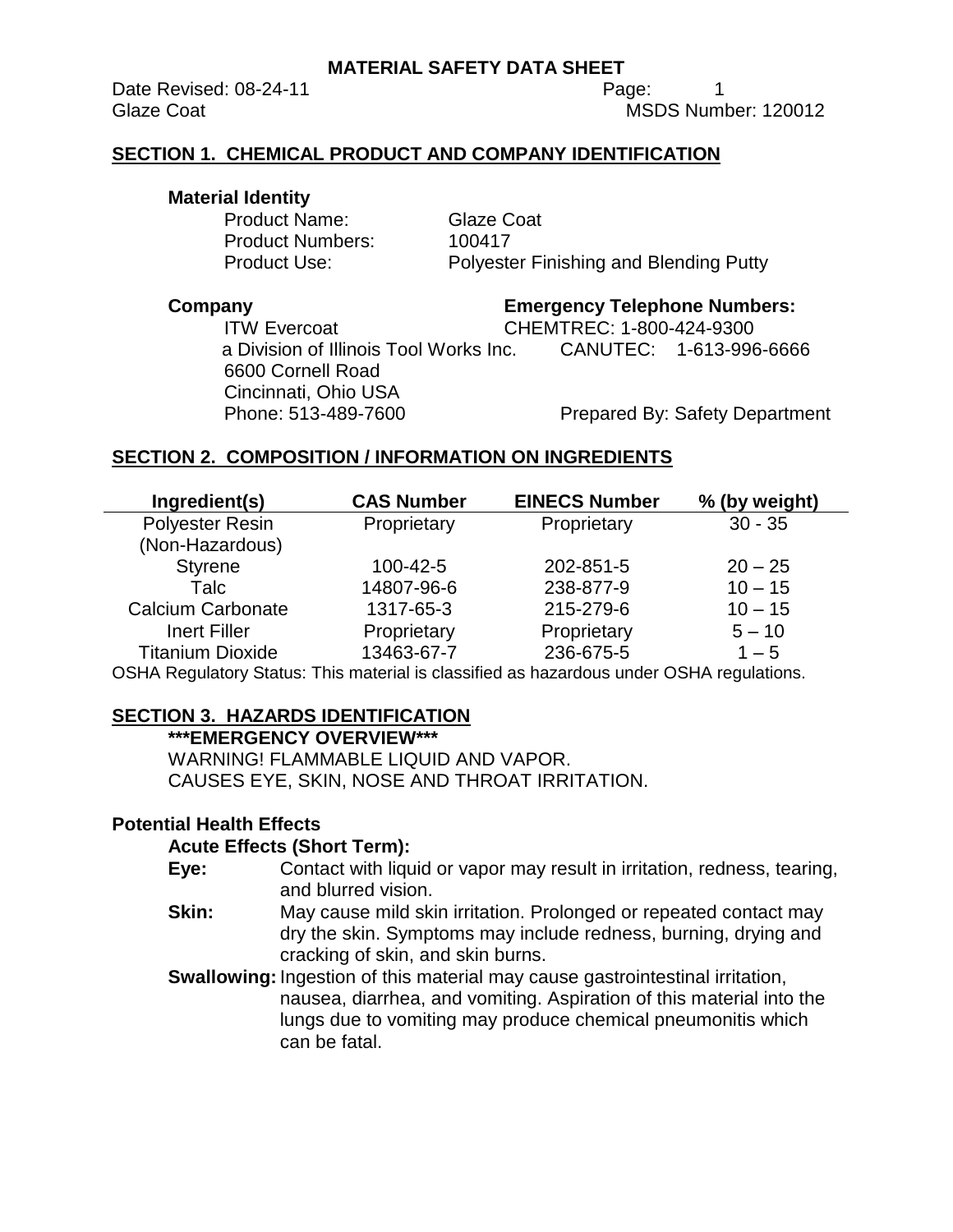Date Revised: 08-24-11 Page: 2

Glaze Coat **MSDS** Number: 120012

**Inhalation:** Excessive inhalation of vapors may cause nasal and respiratory irritation, acute nervous system depression, fatigue, weakness, nausea, headache, and dizziness. Symptoms usually occur at air concentrations higher than the recommended exposure limits (See Section 8).

# **Chronic Effects of Overexposure (Long Term):**

**Styrene:** Excessive overexposure to styrene has been found to cause the following effects in humans and may aggravate pre-existing disorders of these organs; central nervous system effects, effects on hearing, mild effects on color vision and respiratory tract damage.

**Cancer Information:** Styrene is listed as "reasonably anticipated to be a human carcinogen" in the U.S. Dept. of Health and Human Services National Toxicology Program's 12th report on carcinogens. The International Agency for Research on Cancer (IARC) has classified styrene as a group 2B carcinogen (possibly carcinogenic to humans). This classification is not based on evidence that styrene may be carcinogenic, but rather on a revised definition for Group 2B, and consideration of new data on styrene oxide(Group 2A). Titanium Dioxide is listed by IARC as possibly carcinogenic to humans (Group 2B). This listing is based on inadequate evidence of carcinogenicity in humans and sufficient evidence in experimental animals. This material may contain trace amounts of chemicals considered to be carcinogenic by OSHA, (1,3- Butadiene-IARC Group 2A and Benzene-IARC Group 1).

# **Other Health Effects:**

NOTICE: Reports have associated repeated and prolonged occupational overexposure to solvents with permanent brain and nervous system damage. Intentional misuse by deliberately concentrating and inhaling the contents may be harmful or fatal.

**Primary Route(s) of Entry:** Inhalation, Skin contact, Eye contact, Ingestion, Skin absorption.

# **SECTION 4. FIRST AID MEASURES**

- **Eyes:** Flush eyes gently with water for at least 15 minutes. Seek immediate medical attention.
- **Skin:** Remove contaminated clothing. Wash exposed area with soap and water. If symptoms persist, seek medical attention. Launder clothing before reuse.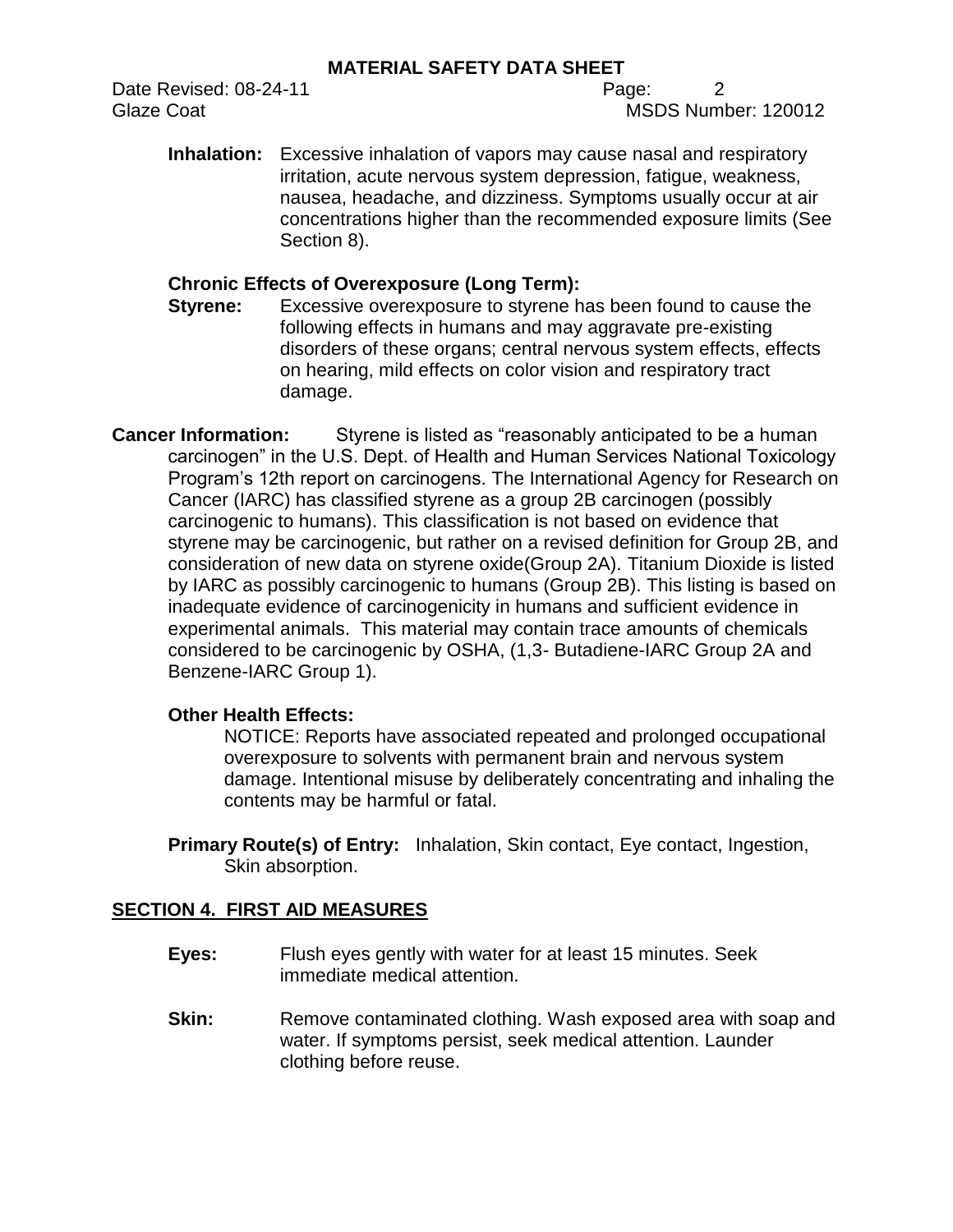Date Revised: 08-24-11 **Page:** 3 Glaze Coat **MSDS** Number: 120012 **Swallowing:** Consult a physician or poison control center immediately. DO NOT INDUCE VOMITING. If individual is drowsy or unconscious, do not give anything by mouth; place individual on the left side with the head down. If possible, do not leave individual unattended.

**Inhalation:** If symptoms develop, immediately move individual away from exposure and into fresh air. Seek immediate medical attention; keep person warm and quiet. If person is not breathing, begin artificial respiration. If breathing is difficult, oxygen may be benificial if administered by trained personnel.

# **SECTION 5. FIRE FIGHTING MEASURES**

**Flash Point:** 92 ºF (33.3 ºC) **Explosive Limit: Lower:** 1.1% **Upper:** 6.1% **Autoignition Temperature:** 914.0 ºF (490.0 ºC) **OSHA Flammability Class:** Flammable Liquid – Class IC

- **Hazardous Products of Combustion:** May form: carbon dioxide, carbon monoxide, styrene oxide, and various hydrocarbons.
- **Fire and Explosion Hazards:** Vapors are heavier than air and may travel along the ground or may be moved by ventilation and ignited by pilot lights, other flames, sparks, heaters, smoking, electric motors, static discharge, or other ignition sources at locations distant from material handling point.

**Extinguishing Media:** Regular foam, carbon dioxide, dry chemical.

**Fire Fighting Instructions:** Water may be used to keep fire-exposed containers cool until fire is out. Wear a self-contained breathing apparatus NIOSH approved with a full facepiece operated in the positive pressure demand mode with appropriate turn-out gear and chemical resistant personal protective equipment.

**NFPA Rating:** Health - 2, Flammability - 3, Reactivity - 2

# **SECTION 6. ACCIDENTAL RELEASE MEASURES**

**In Case of Spill:** Eliminate all sources of ignition such as flares, flames (including pilot lights), and electrical sparks. Ventilate the area. Wear proper protective equipment (Section 8). Avoid breathing vapors. Collect with an inert absorbant and dispose of properly.

# **SECTION 7. HANDLING AND STORAGE**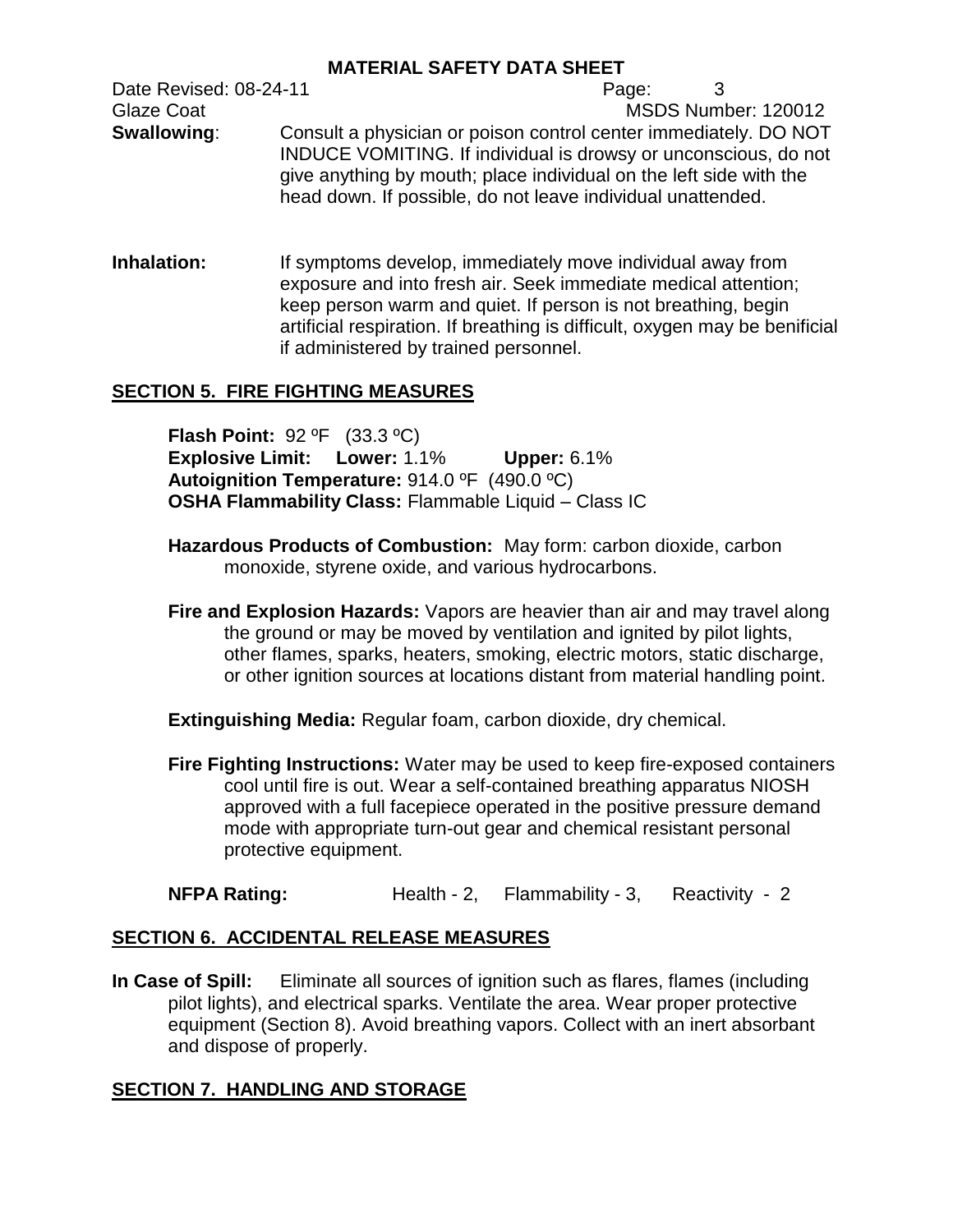Date Revised: 08-24-11 Page: 4

Glaze Coat **MSDS** Number: 120012

**Handling:** All hazard precautions given in the data sheet must be observed. Avoid contact with eyes, skin and clothing. Wash thoroughly after handling. Use only with adequate ventilation. Do not breathe sanding dust, vapors or spray mist. Do not take internally. Close container after each use. **Keep out of reach of children.**

**Storage:** Store material in a cool, well-ventilated area. For maximum product quality, avoid prolonged storage at temperatures above  $75^{\circ}F$  (25 $^{\circ}C$ ). Do not use or store near heat, sparks, or open flame. Keep container tightly closed. Avoid contact with incompatible materials.

# **SECTION 8. EXPOSURE CONTROLS/PERSONAL PROTECTION**

| <b>Eye Protection:</b>  | Chemical splash goggles in compliance with OSHA regulations are<br>recommended. |
|-------------------------|---------------------------------------------------------------------------------|
| <b>Skin Protection:</b> | Protective gloves and proper clothing should be worn to prevent                 |

- skin contact. Gloves should be made of neoprene or natural rubber. To prevent repeated or prolonged skin contact, wear impervious clothing and boots.
- **Respiratory Protection:** Use a NIOSH approved respirator designed to remove particulate matter and organic solvent vapors.
- **Engineering Controls:** Provide sufficient mechanical (general and/or local exhaust) ventilation to maintain exposure below acceptable limits. Explosion-proof ventilation system is acceptable.

# **Exposure Guidelines:**

| <b>Hazardous Ingredients</b>                       | <b>CAS Number</b> | <b>OSHA PEL/TWA</b>  | <b>ACGIH TLV</b>     |
|----------------------------------------------------|-------------------|----------------------|----------------------|
| <b>Calcium Carbonate</b>                           | 1317-65-3         | 15 mg/m <sup>3</sup> | 10 mg/m <sup>3</sup> |
| <b>Inert Filler</b>                                | Proprietary       | 5 mg/m $^3$          | 10 mg/m $3$          |
| <b>Styrene</b>                                     | 100-42-5          | $100$ ppm            | 20 ppm               |
| Talc                                               | 14807-96-6        | 20 mppcf             | 2 mg/m $3$           |
| <b>Titanium Dioxide</b>                            | 13463-67-7        | 15 mg/m $3$          | 10 mg/m $3$          |
| Mppcf- millions of particles per cubic foot of air |                   | N/E-Not Established  |                      |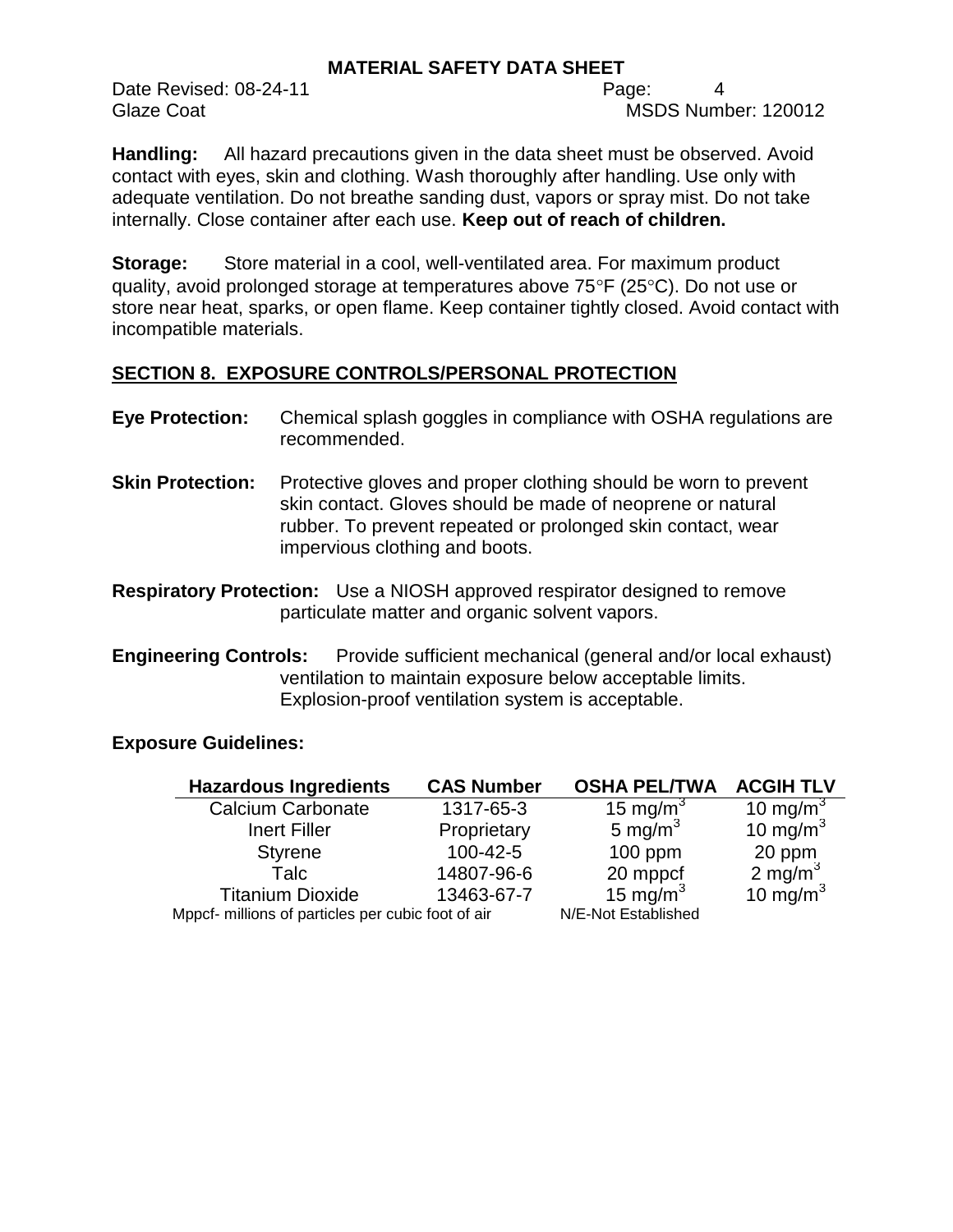Date Revised: 08-24-11 **Page:** 5

# **SECTION 9. PHYSICAL AND CHEMICAL PROPERTIES**

| <b>Boiling Point:</b>     | 293 °F/145 °C                                 | <b>Vapor Density:</b>       | Heavier than air.    |
|---------------------------|-----------------------------------------------|-----------------------------|----------------------|
|                           | (Styrene)                                     |                             |                      |
| <b>Specific Gravity /</b> | $0.95 / 7.9$ lbs/gal                          | <b>Percent Volatiles by</b> | $20 - 25%$           |
| <b>Density:</b>           |                                               | weight:                     |                      |
| <b>Evaporation</b>        | Slower than ethyl                             | <b>Physical State:</b>      | <b>Thick Liquid</b>  |
| Rate:                     | ether.                                        |                             |                      |
| <b>Melting Point:</b>     | $-23.1$ °F / $-30.6$ °C<br>(Styrene)          | pH:                         | <b>Neutral</b>       |
| Odor:                     | Sharp, aromatic<br>odor.                      | <b>Solubility:</b>          | Insoluble in water.  |
| <b>Vapor Pressure:</b>    | 5.0 mmHg @ 68<br>$\degree$ F / 20 $\degree$ C | Appearance:                 | <b>Yellow Liquid</b> |
| <b>Octanol/Water</b>      | Unknown                                       |                             |                      |
| <b>Partition</b>          |                                               |                             |                      |
| <b>Coefficient:</b>       |                                               |                             |                      |
| VOC (as                   | 1.80 lbs/gal or                               | VOC (as applied*- 2%by      | 0.53 lbs/gal or      |
| packaged-less             | $216$ g/L                                     | wt hardener- less           | 64 g/L               |
| exempts and               |                                               | exempts and water):         |                      |
| <b>Percent Solids</b>     | 77.1 %                                        | <b>Percent Solids by</b>    | 93.1 %               |
| by weight $-$ as          |                                               | weight $-$ as applied* - 2  |                      |
| packaged:                 |                                               | % by wt hardener:           |                      |
| <b>VHAP Content</b>       | 22.9%                                         | <b>VHAP Content by</b>      | 6.9%                 |
| by weight - as            |                                               | weight $-$ as applied* - 2  |                      |
| packaged:                 |                                               | % by weight hardener:       |                      |

\***NOTE:** The applied VOC and VHAP Content is lower than the packaged VOC and VHAP Content due to a reactive diluent (styrene) that reacts and becomes non-volatile (bonded in the solid material) when the hardener is added.

# **SECTION 10. STABILITY AND REACTIVITY**

**Hazardous Polymerization:** Product may undergo hazardous polymerization if exposed to extreme heat.

**Hazardous Decomposition:** May form: carbon dioxide, carbon monoxide, styrene oxide and various hydrocarbons.

**Chemical Stability:** Stable under normal handling conditions.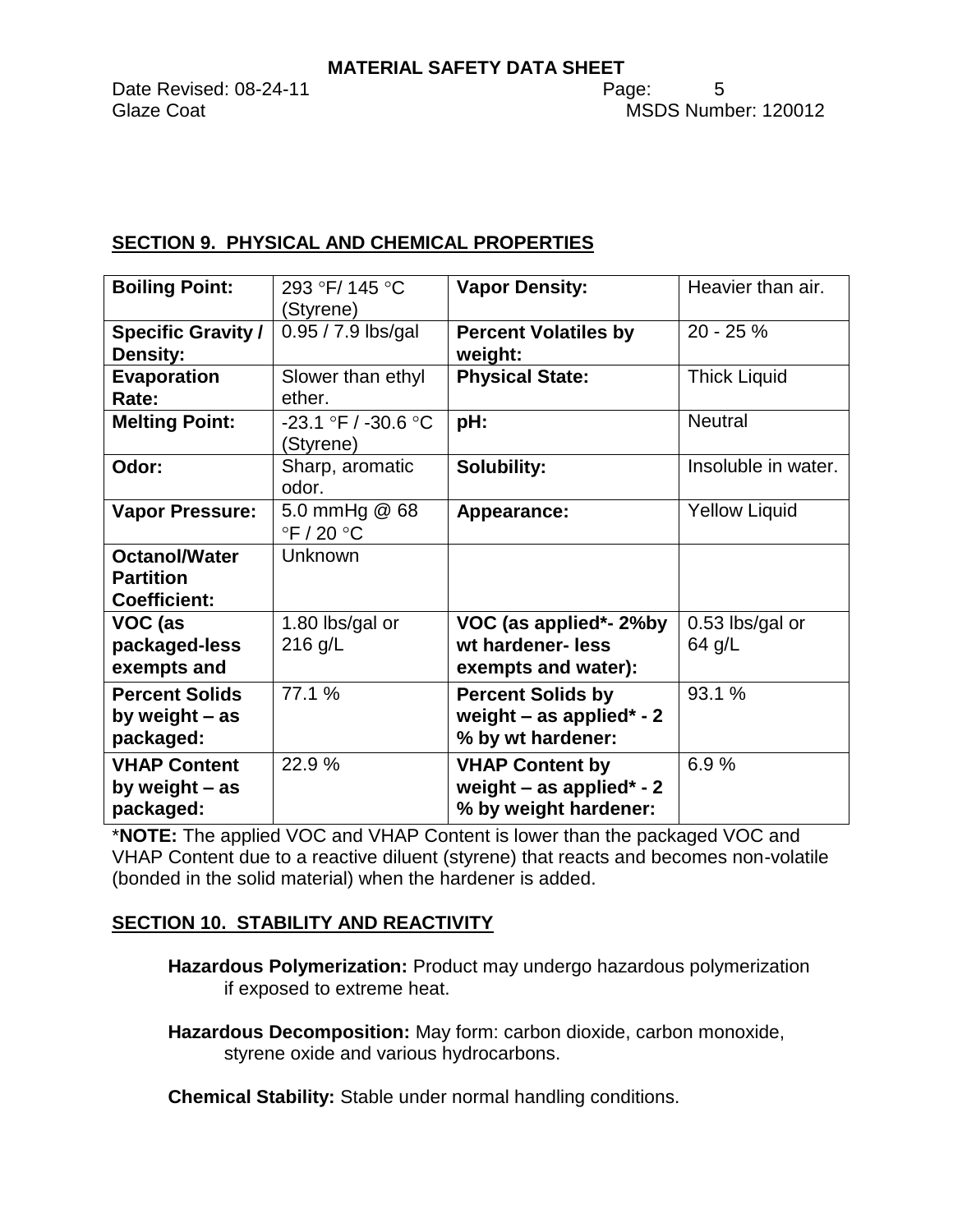Date Revised: 08-24-11 **Page:** 6

Glaze Coat **MSDS** Number: 120012

**Incompatibility:** Avoid contact in uncontrolled conditions with: peroxides, strong acids, strong oxidizing agents and polymerization catalysts.

# **SECTION 11. TOXICOLOGICAL INFORMATION**

| <b>Acute Toxicity Data:</b> |  |  |
|-----------------------------|--|--|
|                             |  |  |

| Ingredient        | CAS#      | $LD_{50}$ Oral-Rat | $LC_{50}$ Inhalation-Rat |
|-------------------|-----------|--------------------|--------------------------|
| Styrene           | 100-42-5  | $5,000$ mg/kg      | 24 $g/m^3/4H$            |
| Calcium Carbonate | 1317-65-3 | $6,450$ mg/kg      | N/E                      |

N/E-Not Established

**Carcinogenicity:** See Cancer Information, Section 3.

**Mutagenicity:** No significant evidence found.

**Teratogenicity:** No significant risk of birth defects or reproductive toxicity of styrene to humans.

# **SECTION 12. ECOLOGICAL INFORMATION**

**Ecotoxicity:** Styrene is toxic to aquatic organisms and should not be released to sewage, draining systems or any body of water exceeding concentrations of approved limits under applicable regulations and permits.

# **SECTION 13. DISPOSAL CONSIDERATION**

- **RCRA Hazardous Waste:** This material as supplied, if discarded, would be regulated as a hazardous waste under RCRA (40 CFR 261). Dispose of in accordance with applicable federal, state, and local regulations.
- **RCRA Hazard Class:** This material would be regulated as EPA Hazardous Waste Number D001 based on the characteristic of ignitablity.

## **SECTION 14. TRANSPORT INFORMATION**

**DOT Description:** The DOT Classification for shipping is dependant on quantity, type of packaging (a kit may include other components), or method of shipment.

## **SECTION 15. REGULATORY INFORMATION**

**US Federal Regulations TSCA (Toxic Substances Control Act) Status** TSCA (USA) The intentional ingredients of this product are listed. **CERCLA RQ - 40 CFR 302.4(a)**